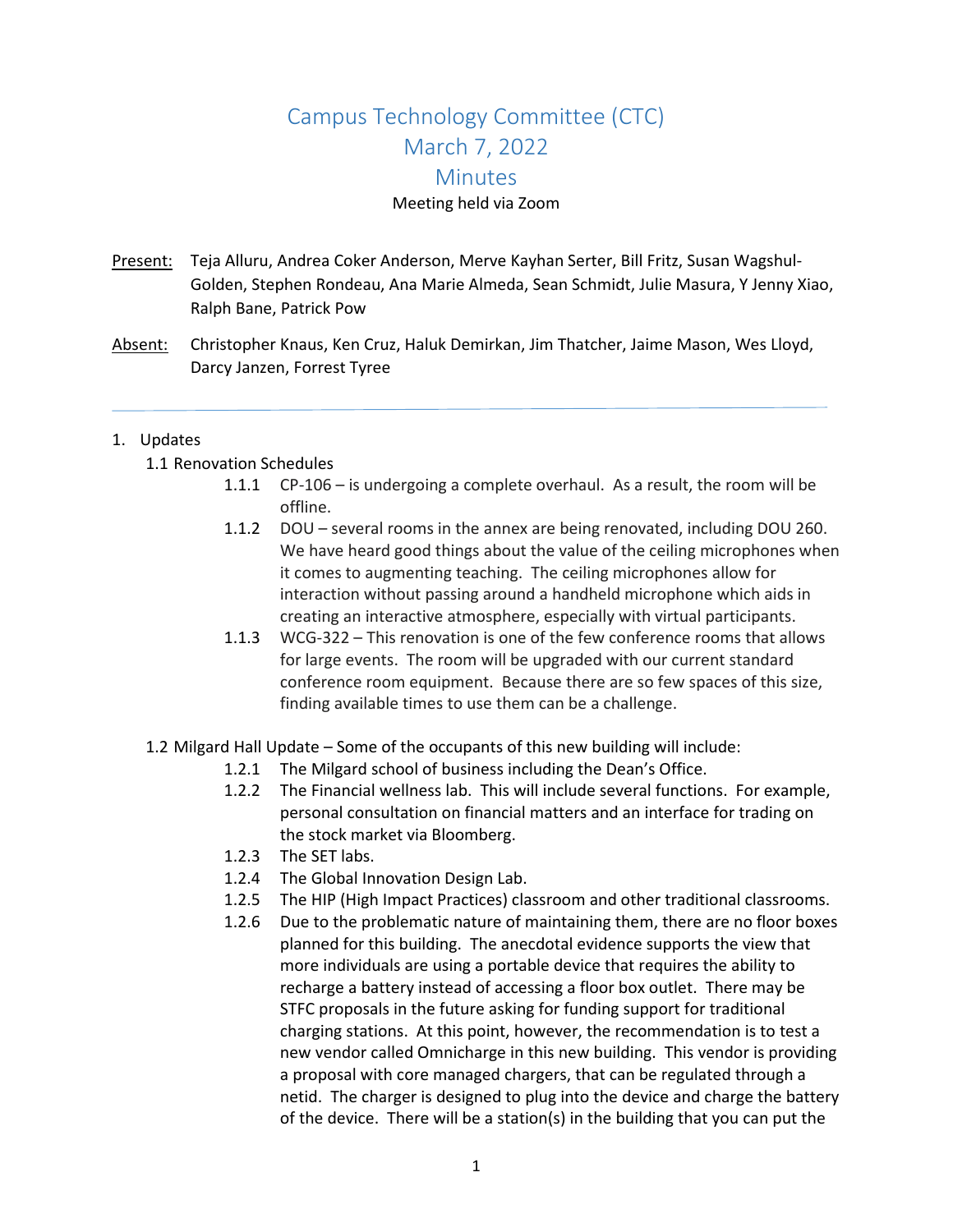charger on and the IT department will recharge it for you. There are wall outlets in this building but no floor boxes. The GID Lab and the HIP classroom are large spaces, making it difficult for those in the middle of the room to reach a place to recharge their devices. This Omnicharge proposal aims to address this issue. The question was raised: No one has sent in STFC proposals for this year regarding the backup battery chargers, correct? Correct. Although anyone can send a request for STFC at their discretion, from the perspective of the IT department, it is too early to ask for STFC support for this use case. There are two reasons why it is too early. We have backup batteries from the last two years that were used to allow students to study from their car in our parking lots. The IT department did partner with STFC to fund these batteries. We have 10 of those chargers. From winter quarter on we set up a form that allows teachers to order the backup batteries for their classroom. The backup battery/chargers are delivered on the same laptop cart that IT has been delivering laptops to support classes. Some faculty are using these, especially Milgard faculty and Nursing faculty. This is being done as a pilot at this time and the response has been modest. Another reason why it is too early to seek STFC support is initially 30 batteries will be supplied by capital project funds in connection with the new Milgard building. If this works out and people take advantage of it, proposals will likely come in.

- 1.3 Shared NetID Accounts still in the works due to changed contract with Google.
- 2. STFC Update (Teja Alluru)
	- 2.1. March 18, 2022 is the date when all proposals should be submitted. The ASUWT team is assembled and ready to review proposals. During the Spring quarter, the ASUWT team will be conducting more outreach to let students know what resources or facilities are available to them.
- 3. Delivery Backup Batteries with Laptop Cart
	- 3.1. As discussed earlier, this is a larger roll out because it is a new building. The capital project calls for 30 managed chargers for the Milgard building. If it becomes more of a need perhaps we will do a survey with Julie's team to determine which additional classrooms need this support.

# 4. Review the [Data Storage and Security Policy](https://www.tacoma.uw.edu/sites/default/files/2020-12/storage_security_data.pdf)

4.1. We have made some changes recently to our Data Storage and Security Policy. Please provide your feedback on the new policy. The anecdotal evidence seems to indicate that more faculty and staff are using portable devices. The IT department's recommendation is to use either the H or S drives to store information. The UW Tacoma Cloud policy has several UW approved services that we can use. Because of changes in our contract with Google, we may remove UW google as a cloud storage option. Our recommendation for cloud storage is Microsoft 365 at this point. The question was raised: I was under the impression that we were not supposed to share over google for quite some time. Am I correct? Yes, you are correct. For administrative business, Outlook was and is the standard. UW Google was used extensively in the recent past